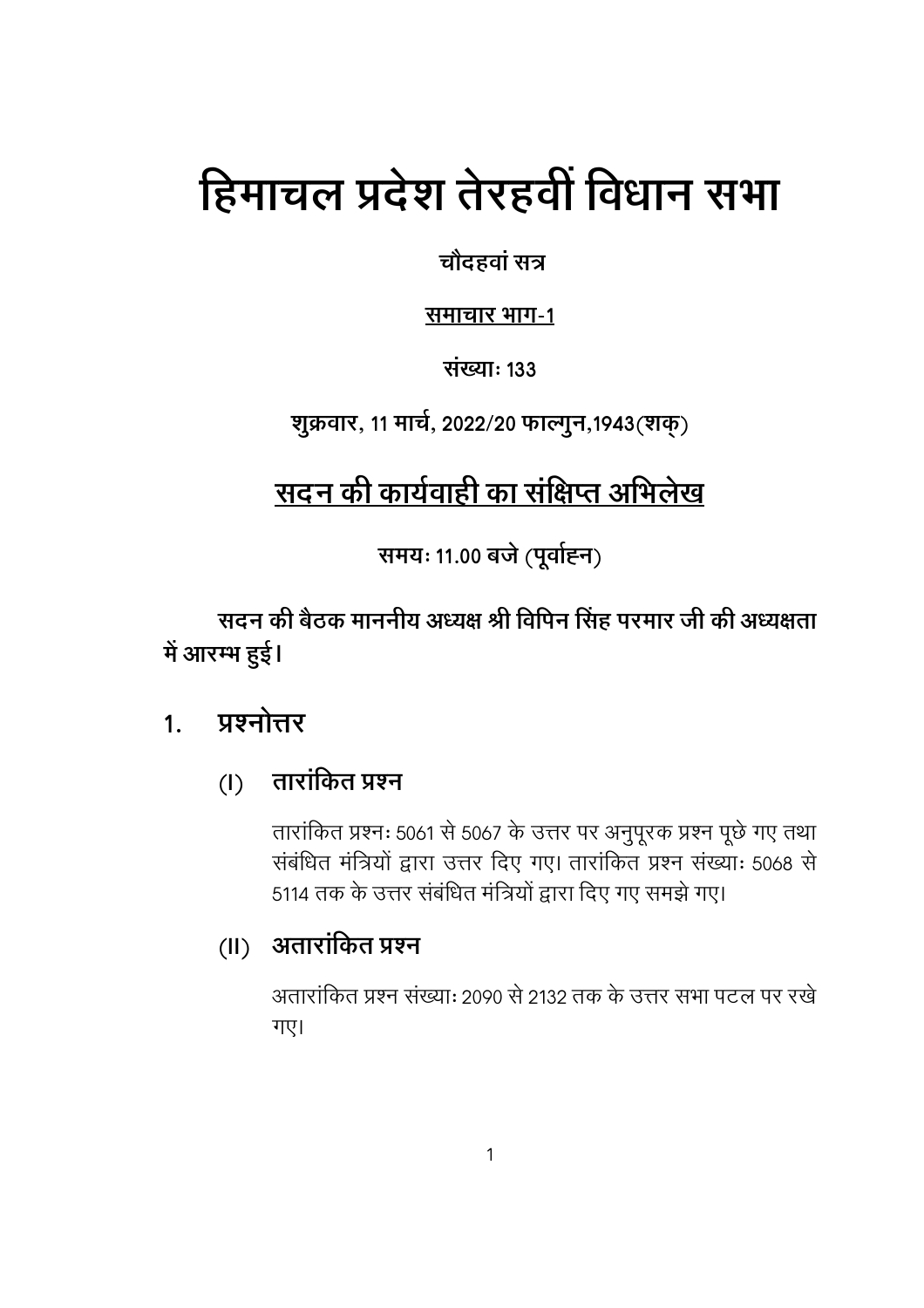#### <u>2. कागजात सभा पटल पर</u>

श्री सुख राम चौधरी, बहुउद्देश्यीय परियोजनाएं एवं ऊर्जा मन्त्री ने विद्युत अधिनियम, 2003 की धारा 104(4) तथा हिमाचल प्रदेश विद्युत विनियामक आयोग (निधि का गठन, निधि के उपयोजन की रीति एवं बजट तैयार करने के लिए प्रारूप और अवधि) नियम, 2007(4) के अन्तर्गत हिमाचल प्रदेश विद्युत विनियामक आयोग के वार्षिक लेखे तथा लेखा परीक्षा प्रतिवेदन, वर्ष २०२०-२०२१ की प्रति सभा पटल पर रखी।

## <u>3. सदन की समितियों के प्रतिवेदन</u>

- (**1) श्रीमती आशा कुमारी, सभापति, लोक लेखा समिति** (वर्ष 2021-22) ने समिति के निम्न प्रतिवेदनों की एक-एक प्रति सभा में उपस्थापित की तथा सदन के पटल पर रखी:-
	- (i) समिति का 217वां कार्रवाई प्रतिवेदन (तेरहवीं विधान सभा) जोकि समिति के 129वें मूल प्रतिवेदन (तेरहवीं विधान सभा) में अन्तर्विष्ट सिफारिशों पर आधारित तथा उच्चतर शिक्षा विभाग से सम्बन्धित है:
	- (ii) समिति का 218वां कार्रवाई प्रतिवेदन (तेरहवीं विधान सभा) जोकि समिति के 130वें मूल प्रतिवेदन (तेरहवीं विधान सभा) में अन्तर्विष्ट सिफारिशों पर आधारित तथा उच्चतर शिक्षा विभाग से सम्बन्धित $\hat{\mathbf{g}}$ :
	- (iii) समिति का 219वां कार्रवाई प्रतिवेदन (तेरहवीं विधान सभा) जोकि समिति के 134वें मूल प्रतिवेदन (तेरहवीं विधान सभा) में अन्तर्विष्ट सिफारिशों पर आधारित तथा उच्चतर शिक्षा विभाग से सम्बन्धित है; और
	- (iv) समिति का 220वां कार्रवाई प्रतिवेदन (तेरहवीं विधान सभा) जोकि समिति के 135वें मूल प्रतिवेदन (तेरहवीं विधान सभा) में अन्तर्विष्टु सिफारिशों पर आधारित तथा उच्चतर शिक्षा विभाग से सम्बन्धित है।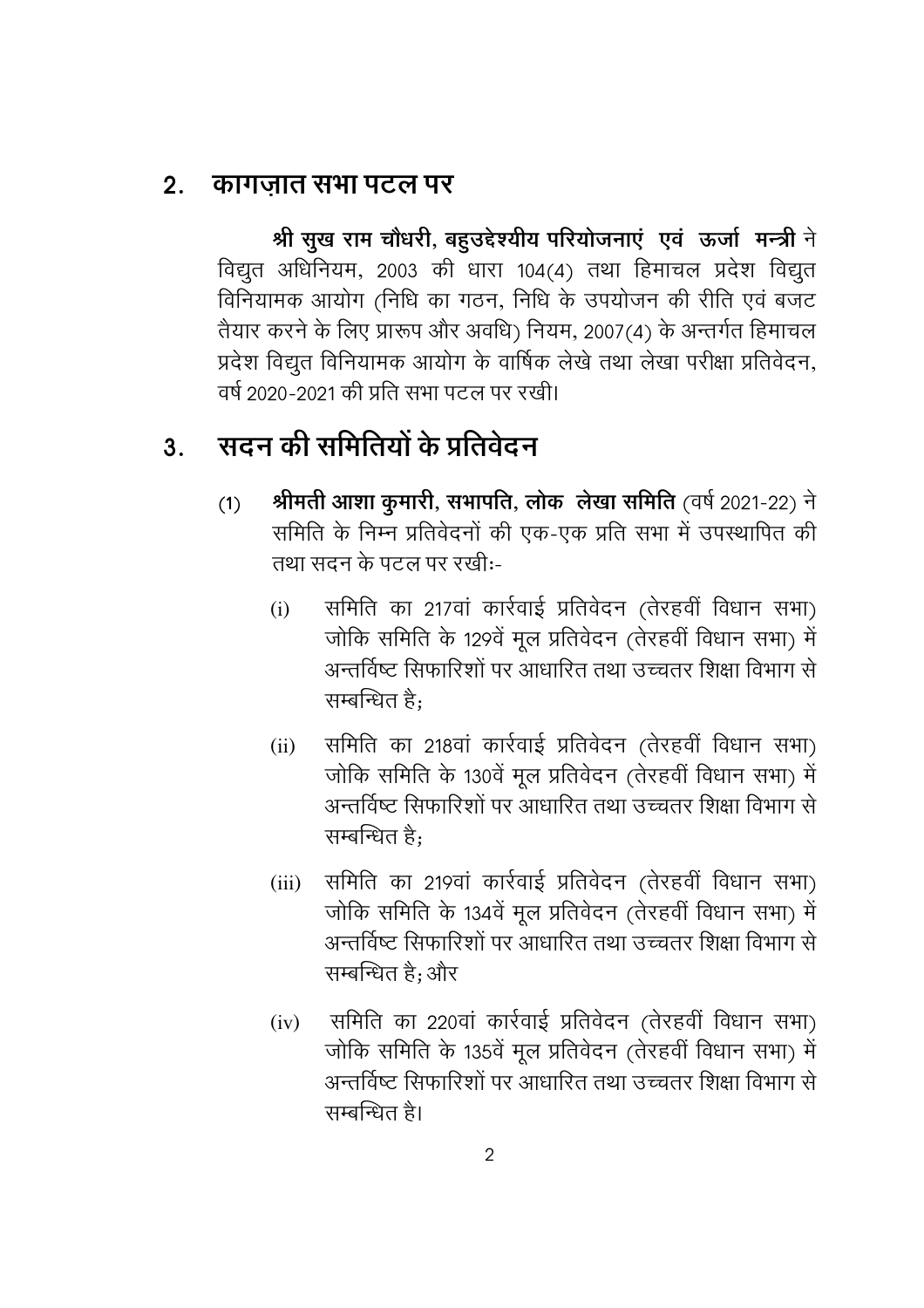- श्री रमेश चंद ध्वाला, सभापति, प्राक्कलन समिति (वर्ष 2021-22) ने  $(2)$ समिति का 23वां मूल प्रतिवेदन (तेरहवीं विधान सभा) जोकि जल शक्ति विभाग के अन्तर्गत प्रदेश में सप्लाई ऑफ पॉवर न मिलने/विलम्ब के कारण लम्बित सिंचाई एवं पेयजल योजनाओं की संवीक्षा पर आधारित की प्रति सभा में उपस्थापित की तथा सदन के पटल पर रखी।
- कर्नल इन्द्र सिंह, सभापति, लोक उपक्रम समिति (वर्ष 2021-22) ने  $(3)$ समिति के निम्न प्रतिवेदनों की एक-एक प्रति सभा में उपस्थापित की तथा सदन के पटल पर रखी:-
	- समिति का 57वां कार्रवाई प्रतिवेदन (तेरहवीं विधान सभा) जोकि  $(i)$ समिति के 27वें मूल प्रतिवेदन (तेरहवीं विधान सभा) (वर्ष 2019-20) में अन्तर्विष्ट सिफारिशों पर आधारित तथा हिमाचल प्रदेश सामान्य उद्योग निगम सीमित से सम्बन्धित है: और
	- समिति का 58वां कार्रवाई प्रतिवेदन (तेरहवीं विधान सभा) जोकि  $(ii)$ समिति के 26वें मुल प्रतिवेदन (तेरहवीं विधान सभा) (वर्ष 2019-20) में अन्तर्विष्ट सिफारिशों पर आधारित तथा हिमाचल प्रदेश राज्य नागरिक आपूर्ति निगम सीमित से सम्बन्धित है।
- श्री रोहित ठाकुर, सदस्य, जन-प्रशासन समिति (वर्ष 2021-22) ने  $(4)$ समिति का 23वां मूल प्रतिवेदन (तेरहवीं विधान सभा) जोकि मांग संख्याः 21 सहकारिता विभाग की वित्तीय वर्ष 2022-23 की अनुदान मांगों की संवीक्षा पर आधारित की प्रति सभा में उपस्थापित की तथा सदन के पटल पर रखी।
- वित्तीय वर्ष 2022-2023 के लिए बजट अनुमानों की अनुदान मांगों  $\overline{4}$ . का प्रस्तूतीकरण, चर्चा एवं मतदान

अध्यक्ष द्वारा सम्बोधन

"अब वित्तीय वर्ष 2022-23 की बजट अनुमान की अनुदान मांगों का प्रस्तुतीकरण, चर्चा एवं मतदान होगा। सभा का समय बचाने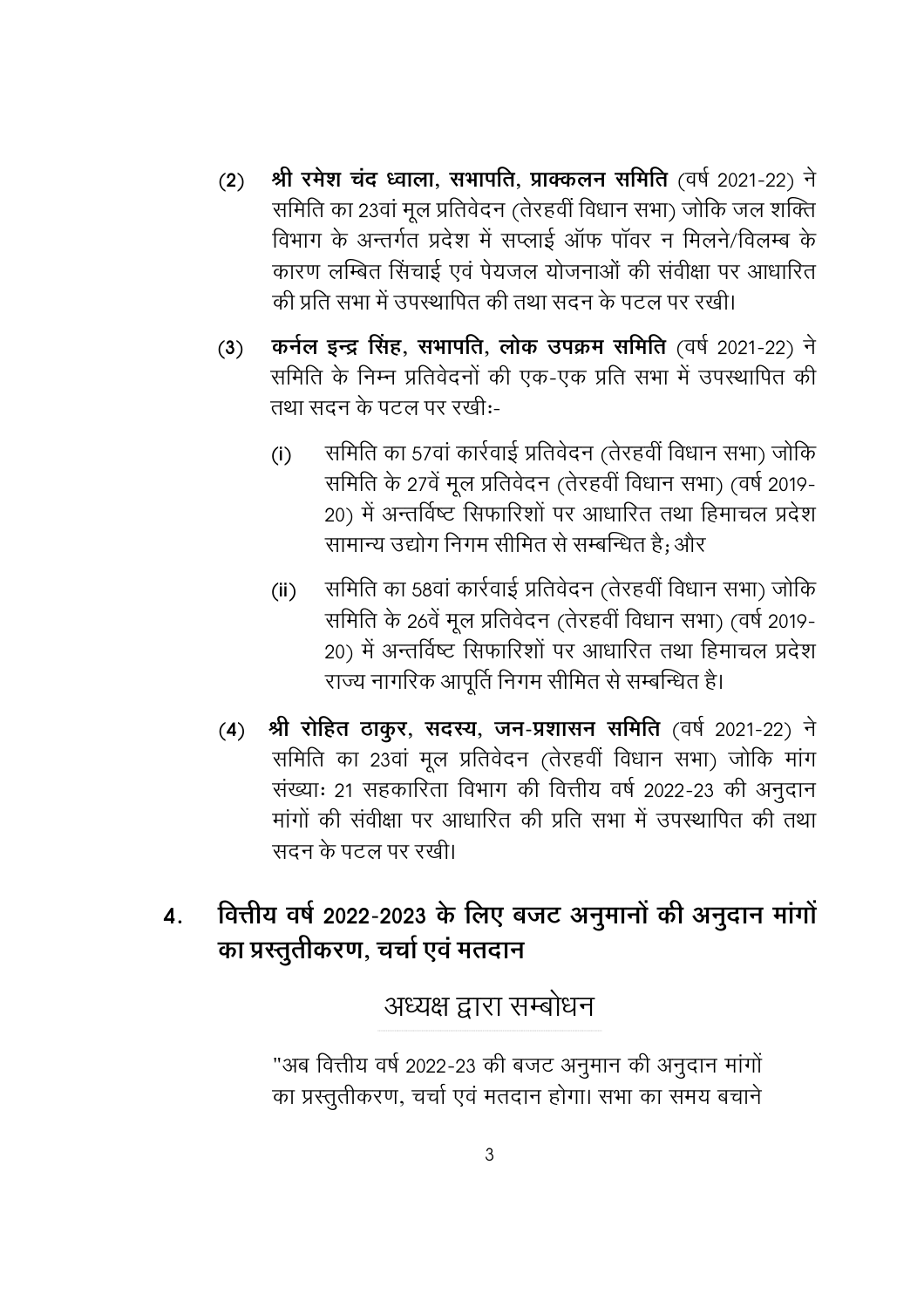के लिए मैं मुख्य मंत्री जी, जिनके पास वित्त विभाग भी है द्वारा प्राधिकृत माननीय जल शक्ति मंत्री की ओर से सभी मांगों को सदन में प्रस्तुत हुआ समझता हूं।

#### सभी मांगें प्रस्तुत हुई समझी गईं।

विपक्ष की ओर से अनुदान मांगों पर चर्चा एवं मतदान हेतु प्राथमिकताओं का जो क्रम प्राप्त हुआ है उसके अनुरूप मैं उनको सभा में चर्चा एवं मतदान हेतु रखूंगा।

इससे पूर्व कि अनुदान मांगों पर चर्चा हो, मुझे माननीय सदस्यों से निवेदन करना है कि वे अपनी बात जरूर रखें परन्तू अपनी बात संक्षेप में रखें ताकि ज्यादा-से-ज्यादा अनुदान मांगों पर विचार हो सके। सर्वप्रथम मांग संख्याः 8(शिक्षा) को चर्चा एवं मतदान हेतु लेता हूं।"

#### मांग संख्याः 8 (शिक्षा)

प्रस्ताव प्रस्तुत हुआ कि राज्यपाल महोदय को 31 मार्च, 2023 को समाप्त होने वाले वित्तीय वर्ष के दौरान मांग संख्याः 8 (शिक्षा) के अन्तर्गत राजस्व और पूंजी के निमित्त क्रमशः 74,51,77,37,000 और 87,38,01,000/-रुपये की धनराशियां संबंधित सेवाओं के लिए हिमाचल प्रदेश राज्य की संचित निधि में से दे दी जाएं।

इस पर श्रीमती आशा कुमारी(सांकेतिक कटौती), सर्वश्री हर्ष वर्धन चौहान, मुकेश अग्निहोत्री, जगत सिंह नेगी, नन्द लाल, इन्द्र दत्त लखनपाल, सुन्दर सिंह ठाकुर, संजय अवस्थी, भवानी सिंह पठानिया तथा श्री राकेश सिंघा, माननीय सदस्यों की ओर से प्राप्त 7 कटौती प्रस्ताव प्रस्तुत हुए समझे गए।

निम्नलिखित ने चर्चा की:-

1. श्रीमती आशा कुमारी

#### (कर्नल इन्द्र सिंह 12.10 बजे अपराहन सभापति पदासीन हुए)

- 2. श्री हर्षवर्धन चौहान
- 3. श्री मुकेश अग्निहोत्री
- 4. श्री नन्द लाल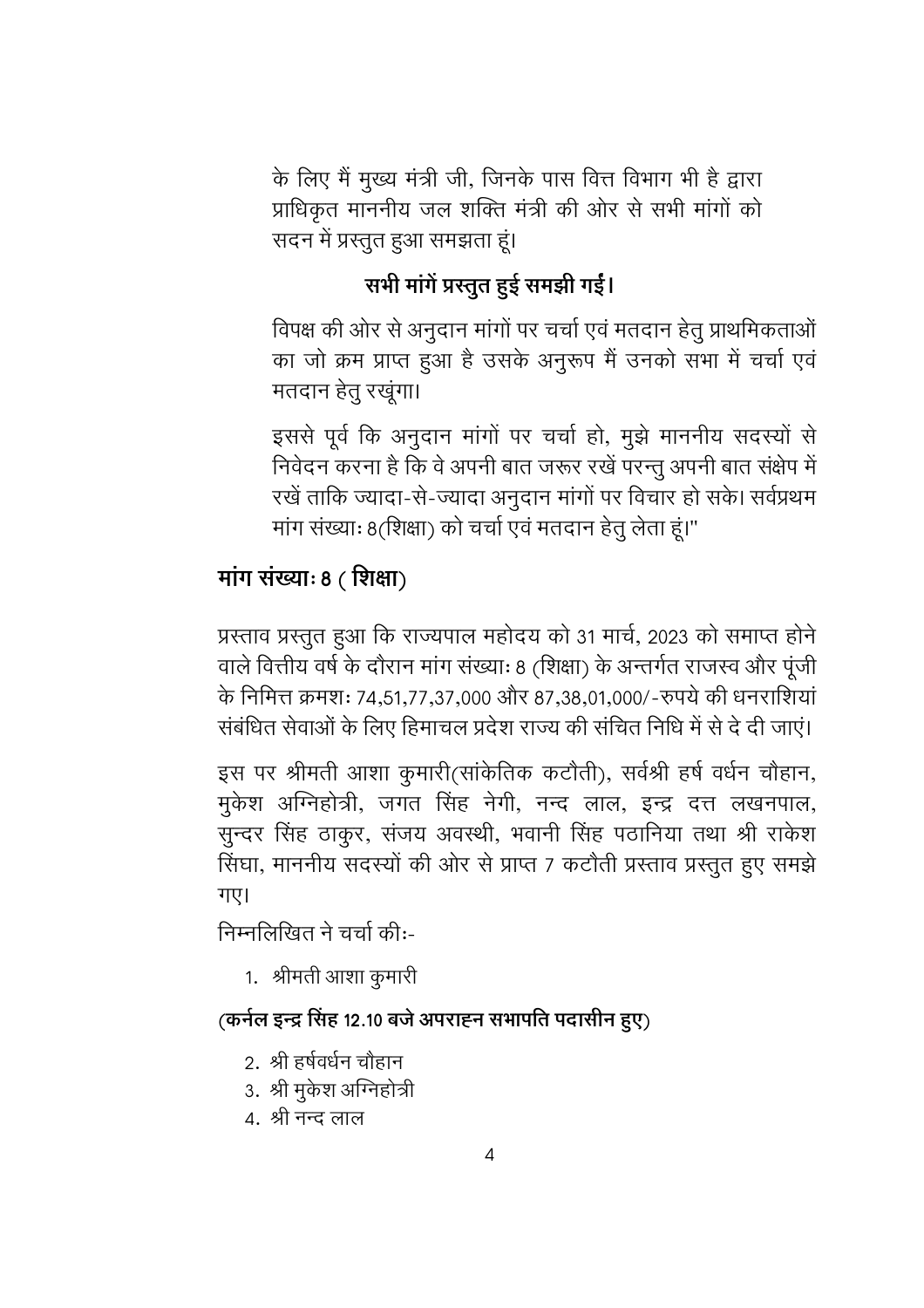(01.00 बजे अपराह्न सदन की बैठक भोजनावकाश के लिए 2.00 बजे अपराह्न तक स्थगित हुई।

(भोजनावकाश के उपरान्त 2.05 बजे अपराह्न सदन की बैठक कर्नल इन्द्र सिंह, माननीय सभापति की अध्यक्षता में पूनः आरम्भ हुई।)

#### कटौती प्रस्ताव पर चर्चा जारी -

- 5. श्री इन्द्र दत्त लखनपाल
- 6. श्री संजय अवस्थी
- 7. श्री राकेश सिंघा
- 8. श्री जगत सिंह नेगी

शिक्षा मंत्री ने चर्चा का उत्तर दिया।

कटौती प्रस्ताव अस्वीकार हुए।

#### मांग पूर्ण रूप से पारित हुई।

#### मांग संख्याः 7 (पुलिस और सम्बद्ध संगठन)

प्रस्ताव प्रस्तुत हुआ कि राज्यपाल महोदय को 31 मार्च, 2023 को समाप्त होने वाले वित्तीय वर्ष के दौरान मांग संख्याः 7 (पुलिस और सम्बद्ध संगठन)\_के अन्तर्गत राजस्व और पूंजी के निमित्त क्रमशः 16,14,37,53,000/- और 66,04,00,000/-रुपये की धनराशियां संबंधित सेवाओं के लिए हिमाचल प्रदेश राज्य की संचित निधि में से दे दी जाएं।

इस पर सर्वश्री मुकेश अग्निहोत्री, जगत सिंह नेगी, इन्द्र दत्त लखनपाल, राकेश सिंघा तथा श्री सतपाल सिंह रायजादा की ओर से पांच कटौती प्रस्ताव प्रस्तुत हुए समझे गए।

निम्नलिखित ने चर्चा की:-

1. श्री मुकेश अग्निहोत्री